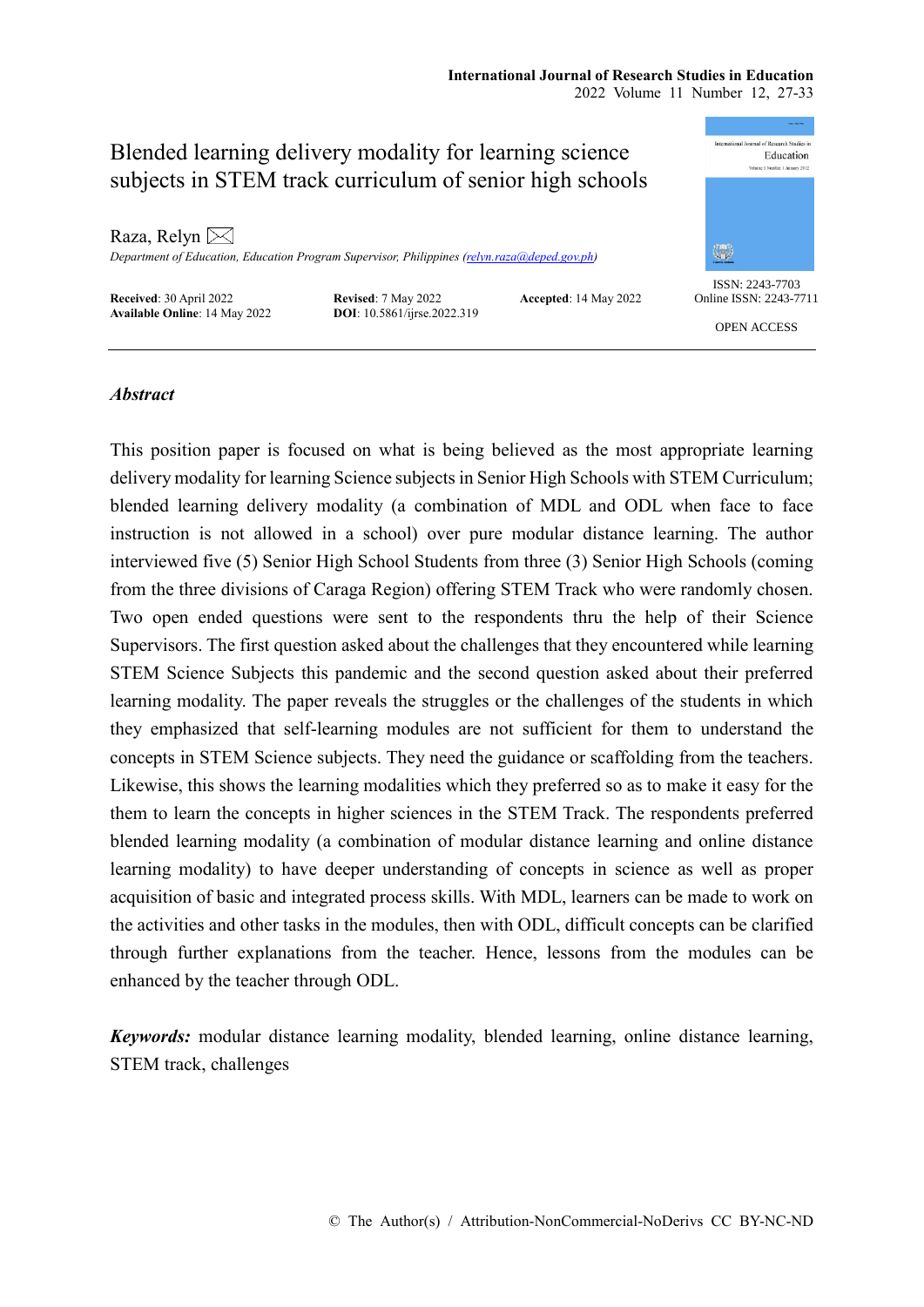# **Blended learning delivery modality for learning science subjects in STEM track curriculum of senior high schools**

#### **1. Introduction**

In order for the future generations to become successful in their chosen careers, Science, Technology, Engineering and Mathematics (STEM) education provides them enough preparation. With STEM-based education, learners are taught more than science and mathematics concepts-because its focus is on hands-on learning with real- world applications. This hands-on learning helps develop various skills including creativity and 21<sup>st</sup> century skills (*https://www.invent.org/blog/trends stem/value-stem- educati*on).

One of the academic tracks offered by Senior High Schools in the Philippines is the STEM Track offering highly specialized science subjects like General Biology 1and 2, General Physics 1 and 2, General Chemistry 1 and 2, Earth Science, Earth and Life Science, and many others. The functions and outcomes of the education system were greatly affected when COVID-19 pandemic happened. This scenario is true across the world and affects all teachers and learners in different degrees depending on many factors like age, family background, access to some "substitute" educational opportunities during pandemic (Garcia & Weiss, 2020).

With the pandemic, the Department of Education introduced different learning delivery modalities to continue education as strongly emphasized by Secretary Leonor Briones (Malipo, 2020). Modular Distance Learning (MDL), Online Distance Learning (ODL) and TV-Based/Radio-Based Instruction are included in these learning delivery modalities. Around 85% of schools in Caraga Region adopted Modular Distance Learning (MDL) using Central Office (CO) initiated Self-Learning Modules (SLMs) and Region or Division initiated Learning Activity Sheets (LAS) as supplementary materials. This modality was adopted by most schools because it is the most feasible one and the materials are available. However, during the early part of SY 2020-2021, schools nationwide were struggling because the chosen teacher writers were developing yet the modules and after the development, the modules underwent series of validation by the experts before they were used in the field.

When the modules were not available yet, Caraga region took an initiative to develop learning activity sheets (LAS) which underwent series of validation also by the content experts and by the Education Program Supervisors. These Learning Activity Sheets (LAS) were used by the different learning areas while waiting for the self-learning modules (SLMs) from the Central Office (CO). Being an Education Program Supervisor in Science, the author has observed that both teachers and learners have some struggles and challenges in Modular Distance learning. On the part of the teachers, they find it difficult to assist their learners if they experience difficulties with the lessons. Text messaging, chatting and calling are not enough. In addition to, significant authentic assessments and application of science concepts are difficult to do due to the absence of laboratory activities or experiments. On the part of the learners, they are struggling because the topics in STEM sciences are very difficult to understand by themselves, they need the teachers to assist them.

To give more weight to the position of the author, she interviewed five (5) Senior High Students from three Secondary Schools (of the three divisions of Caraga Region) offering STEM Track who were randomly chosen. The study was conducted last November 2021. Two (2) open- ended questions were sent to them through the help of their Science Supervisors. These open-ended questions were asking about the challenges that they encountered while learning STEM Science Subjects using MDL and whether they prefer Blended Learning Modality (combination of Modular Distance Learning (MDL) and Online Distance Learning (ODL) over pure Modular Distance Learning Modality.

*The author firmly believes that Blended Learning Modality (a combination of MDL and ODL) is the best option to deliver scientific knowledge or concepts to the learners of the STEM Track*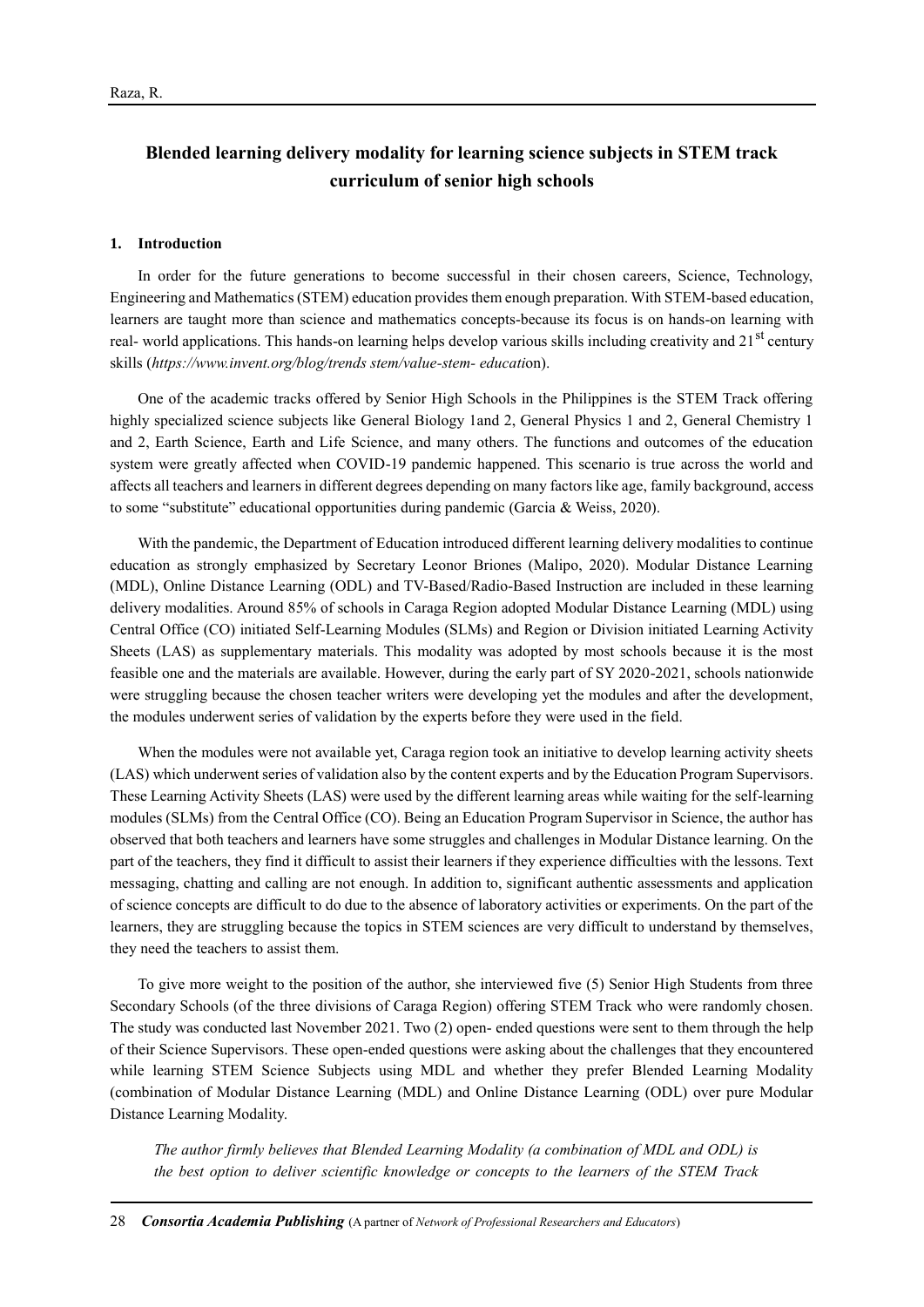*curriculum since the concepts expressed in the SLMs can be understood better by the learners as the teacher conducts live discussion thru synchronous engagements via google meet or zoom platforms. Besides, virtual experiments can also be done using virtual laboratory to demonstrate basic process skills and integrated process skills during online classes or the teacher himself can demonstrate concepts during online classes.* 

### **2. Related Literature**

#### *2.1 On science education/STEM education*

Society gives so much value to science because the application of scientific knowledge helps satisfy basic human needs and improve living standards. Science is also considered as a driving force towards economic growth which is seen as a return on investment for public funding (Rull, 2014). According to Timonen (2020), science education promotes scientific literacy and responsible citizenship. Scientific literacy means an individual's scientific knowledge and its uses. This gives an individual the capacity to understand the scientific processes and make it possible to apply evidenced-based knowledge across a broad range of issues that require individual and collective action like responding to COVID-19 and climate change, and many others.

On the other hand, Secretary Dela Peña of the Department of Science and Technology (DOST) uttered that Science, Technology, Engineering and Mathematics are intertwining disciplines when they are applied in the real world. STEM curriculum differs with the other strands and tracks in Senior High School because it focuses on advanced concepts and topics (Geminiano, 2018). Graduates of STEM track can become a doctor, engineer, dentist, chemist, nutritionist, etc. More students are attracted to Science and Technology courses. Hence, they prefer to stay in the STEM Track**.** 

### *2.2 Modular distance learning modality*

In Modular Distance Learning modality, individualized instruction is utilized. It allows learners to use selflearning modules (SLMs) in print or digital format/electronic copy, whichever is applicable in the context of the learner together with other learning resources like textbooks, learner's materials, teaching guides, learning activity sheets, study guides, and others. The progress of the learners should be monitored by the teachers. Assistance or help can be asked from their teachers thru e-mail, telephone, text message/instant messaging, etc. Home visitation may be done for possible interventions or remediation. Parents or any member of the family can assist the learners (Llego, 2021). Figuerres as cited by Trovela (2021), mentioned that a module is a self-contained, independent unit of instruction prepared for the purpose of achieving specific tasks or specific learning objectives. Module is selfdirecting because it includes instructions on how the different tasks will be done by the learners. Also, the list of materials and other resources are included to accompany the text of the module. Classroom instruction which uses modules is described as self-pacing in which the pupils progress through the learning tasks at their own rate.

### *2.3 On the challenges of using modular distance learning modality*

Castroverde and Alcala (2021), pointed out in their study that COVID-19 does not only threaten the lives of people around the world, but it also affects the various sectors of society. Education sector is one of these which strive to cope with the challenges of the pandemic. In the Philippines, public secondary schools implemented modular distance learning. According to the survey conducted by the Department of Education, it is the most preferred modality by parents especially in rural areas where gadgets are not available at home and internet connection is not accessible for online learning. With modular distance learning modality, a lot of challenges were encountered by both the teachers and learners of Senior High School STEM Track.

*When the researcher asked the respondents question like, "What are the challenges that you encountered while learning STEM science subjects this pandemic?*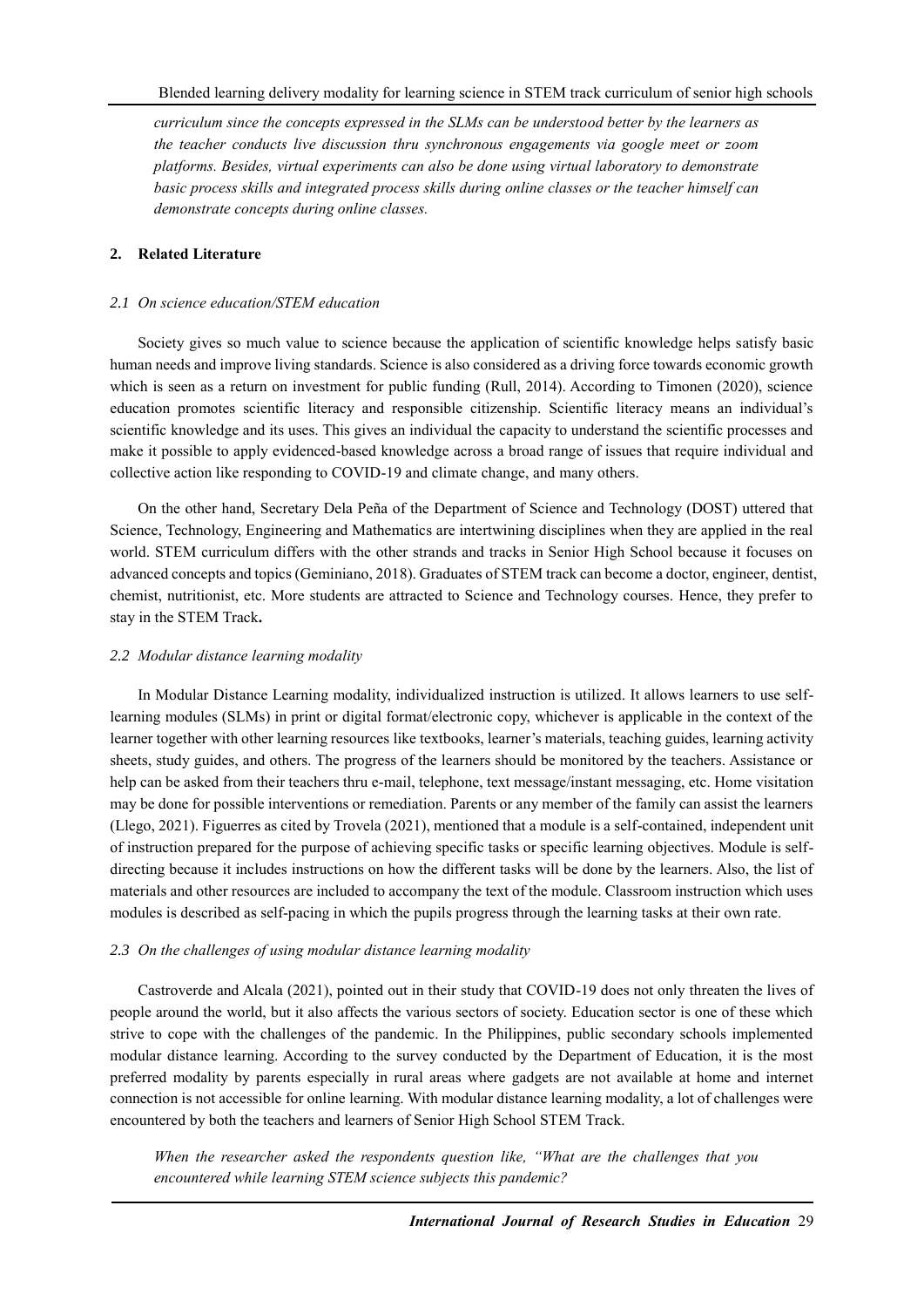#### Raza, R.

One respondent answered,

*"One of the challenges I have encountered in learning STEM science subjects was understanding complex topics all by myself". "Self-learning modules do not appear to be sufficient for me to comprehend such difficult and complicated subject"* (MG F. Javillona, personal communication, November 11, 2021).

Dangle and Sumaong (2020) revealed in their study that there are struggles associated with the use of modular distance learning. These include parents' lack of knowledge to academically guide their children, students struggle with self-studying. Indeed, the students struggle in answering the activities found in the module because their parents cannot assist them and there is no teacher who can assist them. For the Senior HS students in the STEM Track, the more that they will struggle especially that the subjects are highly specialized.

On the other hand, another student says *"There are times that I left some topics or questions unexplained"* (B. C. Gemao, personal communication, November 11, 2021). According to Castroverde and Alcala (2021), there are students who submit their modules without answer which means that they are not interested in the process of learning. This could happen especially if the activity is very difficult. In addition to, another response from the student participants were

*"Not all learners are self-taught and most of them really need the guidance and scaffolding from the teachers. "I need someone (teacher) to explain to me the lessons for my better understanding and for me to really get the lessons"* (J. Tulaytay, personal communication, November 5, 2021).

*"In this pandemic the challenges that I encounter while learning STEM Science subjects is the self - learning because some of the examples given in the modules are incomplete, that is why sometimes I find it difficult to understand the lessons especially in General Physics subject which is more on calculations and analysis"* (G. Ravelo, personal communication, November 6, 2021).

Trovela (2021) in her study revealed that one of the challenges of modular distance learning that emerged includes learners do self-study and do not have the same level of understanding and so they struggled in studying having no physical guidance from the teacher. In addition, Anzaldo (2021) mentioned in her study that some pupils have difficulty in answering the modules without the supervision from the teacher. With the reasons above, the participants including the researcher herself are not in favor of pure Modular Distance Learning Modality for learning STEM Science subjects.

## *2.4 On blended learning modality (A combination of modular distance learning modality and online learning delivery modality)*

According to Custodio (2020), from the viewpoint of DepEd, "blended learning" or "hybrid learning" is a combination of online distance learning and in person delivery of printed materials (self-learning modules or learning activity sheets) to the homes of the learners through the barangays for those who don't have internet access and interactive gadgets at home. In the localities where this strategy is not possible, DepEd utilizes radio and television to broadcast lessons, materials and instructions for the learners. In DEPED, Modular Distance learning uses Self-Learning Modules (SLMs) or Learning Activity Sheets. Online learning makes it possible for synchronous or asynchronous teaching or instructions. According to Mercier et al. (2021) video telecommunication tools such as Microsoft Teams, Zoom, Skype, etc. are used in synchronous teaching with the whole class, while asynchronous teaching utilizes supporting materials to be provided to the students for self-study, sound enhanced slideshow, video capsules, book chapter reading and many others. The participants of this study who are the Senior High School students prefer Blended Learning, a combination of Modular Distance Learning and Online Learning.

*They were asked with the open-ended question that says, if you are to choose, which modality would you prefer, Modular Distance Learning modality, or Blended Learning modality (a*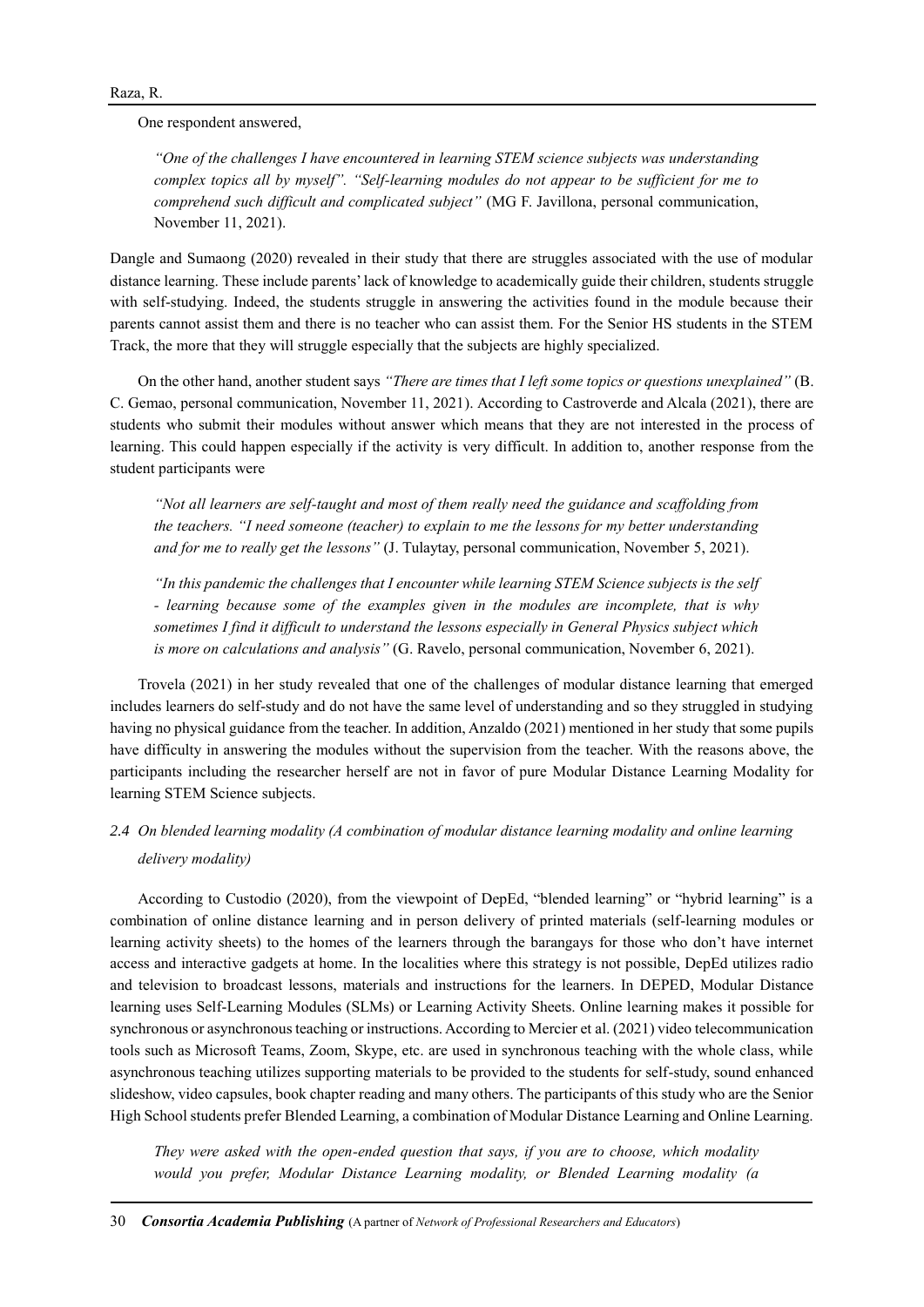*combination of modular distance learning and online distance learning)?* 

One participant answered,

*"I prefer Blended Learning Modality because it allows me to learn at my own pace (with modules) while still having the support of a teacher who can help speed up my learning process and/or provide more advanced materials as needed (through online synchronous engagement or asynchronous engagements)"* (MG F. Javillona, personal communication, November 11, 2021).

Another participant says,

*"I prefer blended learning modality because for me in blended learning modality I can understand the something unintelligible lessons because I can ask the teachers for my concerns about the lessons during online class"* (J. Beltran, personal communication, November 6, 2021).

*"I choose Blended Learning modality because students would have a chance to ask some questions with regard to difficult topics from the Self-learning modules or Learning Activity Sheets* (J. Tulaytay, personal communication, November 5, 2021).

Moreover,

*"blended learning is more engaging and the instructor can use their time efficiently to teach and help their students access additional information that is not present in the modules", according to one participant* (B.Gemao, personal communication, November 11, 2021).

*"I would really choose blended learning so some difficult problems and concepts from the SLMs or LAS can be explained and examples can be given during Online Learning before the students can solve on their own"* (J. Beltran, personal communication, November 6, 2021).

From the responses of the participants, it can be deduced that their preference is Blended learning modality, a combination of MDL and ODL because with MDL, they can learn at their own pace and their difficulties or issues from the topics can be clarified during Online Learning because the teachers can give further explanations or additional information about the topic.

#### **3. Author's arguments**

When face to face instruction is not allowed in schools, the author strongly hopes that all Senior High School offering Science, Technology, Engineering and Mathematics (STEM) Track would utilize Blended Learning Modality (combination of MDL and ODL) so as to lessen the burdens or struggles of the learners while continuing their education in this pandemic. According to Stauffer (2020), blended learning uses different instructional resources and teaching methods in multiple ways. In blended learning modality (combination of MDL and ODL), the learners can set their particular schedule to accomplish the tasks in the SLMs or LAS in MDL and then during Online synchronous engagement the teachers can make follow-up whether the tasks have been accomplished.

Modular Distance Learning teaches learners the values like good time management, discipline, and experimentation and ODL teaches learners proper social interaction and patience (especially when the internet becomes unstable). Thompson (2021) pointed out that online classes foster more interactions. Students who are too shy to ask a question in front of their entire class now have the option of initiating a live, private chat with their instructor. A student who feels uncomfortable with broadcasting to the entire class can opt to mute their microphone or can disable their camera as he continues to participate in the lesson. Therefore, many values can be developed among the learners with Blended learning.

MDL is self-pacing. Learners can answer only the tasks or assessments for a particular day and they can continue in the next day. ODL can also allow learners to work at their own pace since ODL allows lessons to be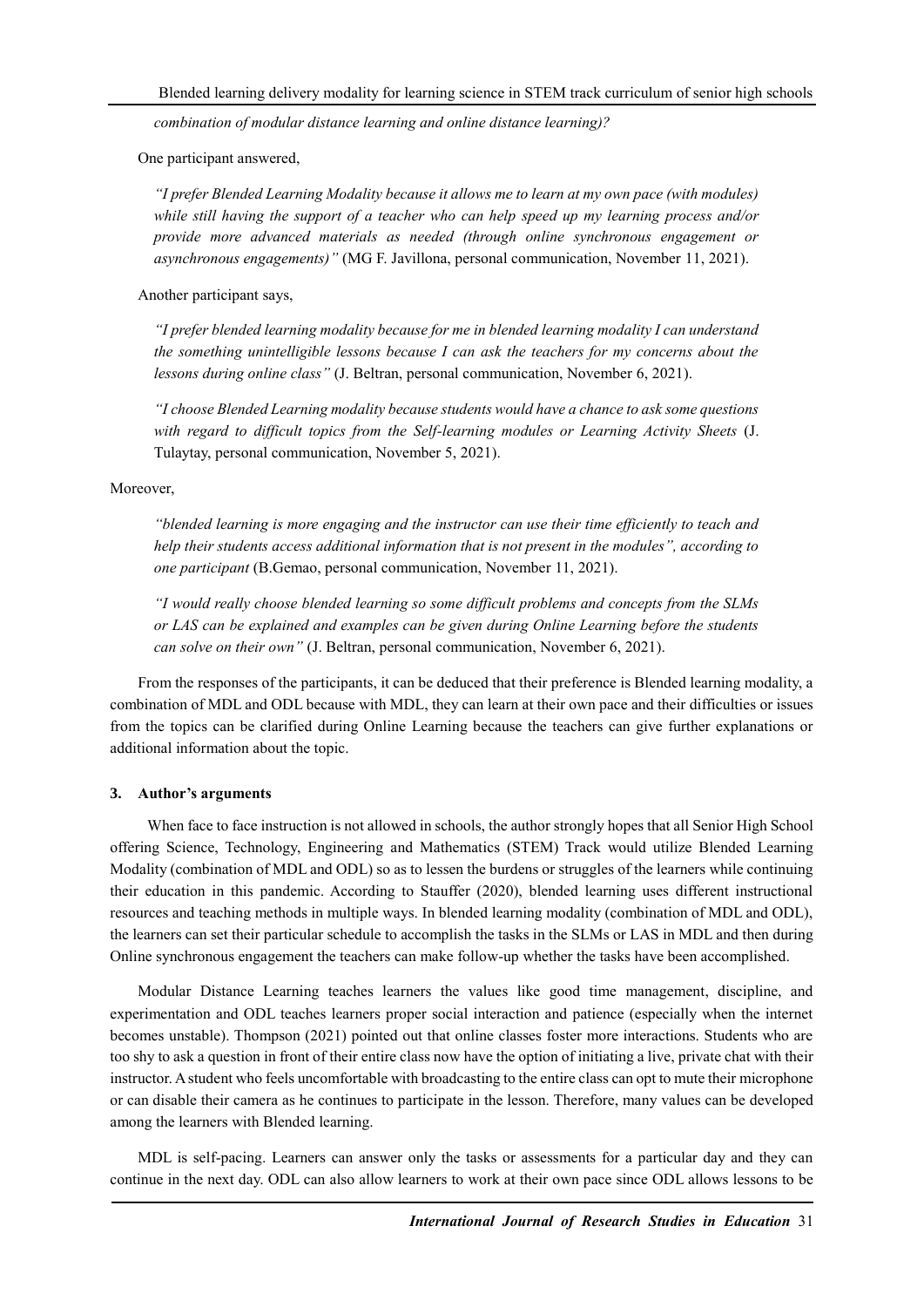#### Raza, R.

recorded where learners can have the opportunity to watch over and over again, hence, an opportunity to answer the tasks without pressures. Carrigan (2020) cited in her article that ODL allows recorded lectures with closed captioning where students can refer from time to time, and this closed captioning can help with taking notes. With MDL, learners can be made to work on the activities and other tasks in the modules, then with ODL difficult concepts can be clarified through further explanations from the teacher. Hence, lessons from the modules can be enhanced by the teacher through ODL.

#### **4. Conclusion**

Blended learning intends to optimize teacher instruction and planning time. Likewise, it provides teachers with accurate data about their learners. Aside from these, blended learning engages students, promotes deeper thinking and allows learners to learn at their own pace and to take ownership and responsibility over their duties and responsibility in school (Harris, 2017). Hence, the author hereby advocates Blended Learning as a modality to be adopted by the Senior High Schools offering STEM Track, blended learning which is a combination of MDL and ODL rather than pure Modular Distance Learning Modality. It is the preferred modality of the respondents.

#### **5. References**

- Anzaldo, G. D. (2021). Modular distance learning in the new normal education amidst Covid-19. *International Journal of Science Advances*, *2*(3), 263-266.<https://doi.org/1051542/ijscia.v2i3.6>
- Carrigan, K. (2020). *Benefits of teaching chemistry online.* Retrieved [https://www.chemedx.org/blog/benefits](https://www.chemedx.org/blog/benefits-teaching-chemistry-online)[teaching-chemistry-online](https://www.chemedx.org/blog/benefits-teaching-chemistry-online)
- Castroverde, F., & Alcala, M. (2021). Modular distance learning modality: challenges of teachers in teaching amid the Covid-19 pandemic. *International Journal of Research Studies in Education*, *10*(8), 7-15, <https://doi.org/10.5861/ijrse.2021.602>
- Custodio, A. (2020). Blended learning is the new normal in Philippine education. *The Manila Times*. Retrieved from<https://bit.ly/3qB2Tvf>
- Dangle, Y. R. P., & Sumaoang J. D. (2020). The implementation of modular distance learning in the Philippine secondary public schools. *3 rd International Conference on Advanced Research in Teaching and Education,* 100-108.<https://doi.org/10.33422/icate.2020.11.132>
- Garcia, E., & Weiss, E. (2020). COVID-19 and student performance, equity and U.S. education policy. *Economic Policy Institute,* 1-59. Retrieved from<https://bit.ly/306DZbN>
- Geminiano, P. M. (2018). More students now prefer science and technology courses. *Philippines News Agency*. Retrieved from<https://www.pna.gov.ph/articles/1051947>
- Harris, L. (2017). Blended learning benefits academic growth*. WRIT: Journal of First-Year Writing, 1*(2), 1-6. Retrieved from<https://core.ac.uk/download/pdf/234759228.pdf>
- Llego, M. A. (n.d). *DepEd learning delivery modalities for School Year 2021-2022.* Retrieved from <https://bit.ly/3oBujOM>
- Malipo, M. H. (2020). Education must continue-DepEd Sec. Briones*, Manila Bulletin*, Retrieved from <https://bit.ly/30pgGKc>
- Mercier, V. B., Scholten, U., & Baltensperger, R., et al. (2021). Distance teaching in Chemistry: Opportunities and limitations. *CHIMIA: International Journal for Chemistry and Official Membership Journal of the Swiss Chemical Society*, *75*(1), 58-63.<https://doi.org/10.2533/chimia.2021.58>
- Rull, V. (2014). The most important application of science*. European Molecular Biology Organization Reports*, *15*(9) ,919-922,<https://doi.org/10.15252/embr.201438848>
- Stauffer, B. (2020). Online learning versus distance learning. *Applied Education System*. Retrieved from <https://bit.ly/30wUZse>
- Thompson, S. (2021, April 10). *Top 5 advantages and disadvantages of online classes for higher education*. Retrieved from https://bit.ly/3Fd7sQq
- Timonen, J. (2020). *Why science education important?* Retrieved fro[m https://jyunity.fi/en/thinkers/why-is-](https://jyunity.fi/en/thinkers/why-is-science-education-important/)